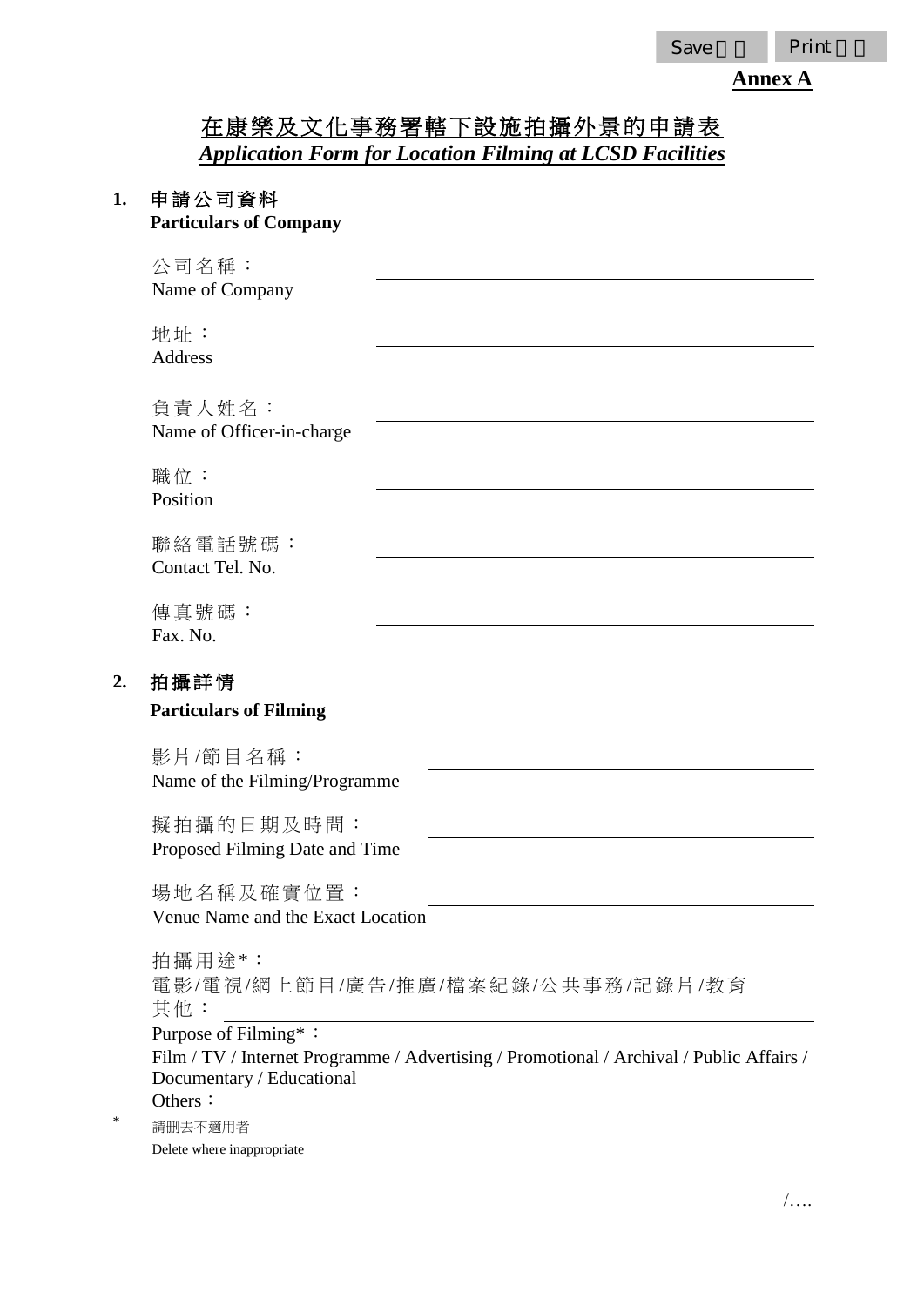| 拍攝程序:             | 抵達時間:                      |  |
|-------------------|----------------------------|--|
| Filming Schedule: | Arrival time               |  |
|                   | 設置佈景時間:<br>Setting up time |  |
|                   |                            |  |
|                   | 拍攝時間:                      |  |
|                   | Shooting time              |  |
|                   | 拆卸佈景時間:                    |  |
|                   | Packing time               |  |
|                   | 離開時間:                      |  |
|                   | Departure time             |  |
|                   |                            |  |
| 取景片段及活動的簡要說明:     |                            |  |

Brief Description of the Scene & Activities:

(請 將 拍攝 片 段的 詳 盡的 劇 本 /情 節 一 併 附上 ) (Full scripts / storyboard of the scenes being shot should be attached)

| 播映程序:                                  | 日期:       |  |
|----------------------------------------|-----------|--|
| <b>Broadcasting Schedule: Date</b>     |           |  |
|                                        |           |  |
|                                        | 時間:       |  |
|                                        | Time      |  |
|                                        |           |  |
|                                        | 頻道/網址:    |  |
|                                        | Channel / |  |
|                                        | Website   |  |
|                                        |           |  |
| 導演及男女演員名單:                             |           |  |
|                                        |           |  |
| List of Director, Actors and Actresses |           |  |
|                                        |           |  |
|                                        |           |  |
| 拍攝隊人數:                                 |           |  |
| Size of Filming Crew                   |           |  |

器材詳情: Equipment List